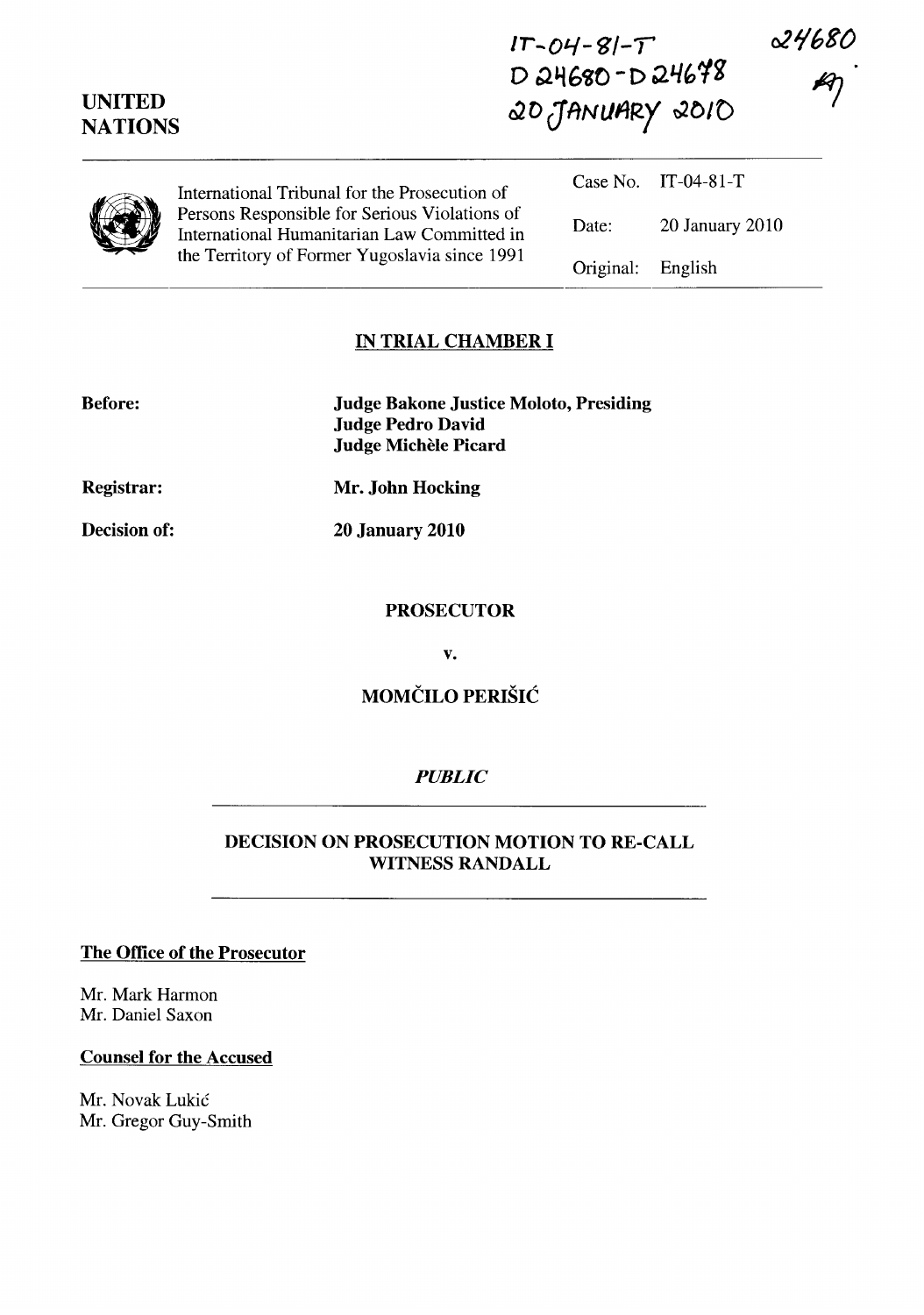**TRIAL CHAMBER I** ("Trial Chamber") of the International Tribunal for the Prosecution of Persons Responsible for Serious Violations of International Humanitarian Law Committed in the Territory of the former Yugoslavia since 1991 ("Tribunal");

**BEING SEISED** of the "Prosecution Motion to Re-call Witness Randall'; filed publicly on 11 January 2010 ("Motion"), whereby the Prosecution seeks leave to re-call Witness Randall to testify as to the origin of Exhibit P600;

**NOTING** the "Response to Prosecution Motion to Re-call Witness Randall" filed publicly by the Defence on 18 January 2010, whereby the Defence does not oppose the Motion;

**NOTING** the Prosecution's submission that it unsuccessfully sought stipulation from the Defence that P600 was taken by OTP investigators at the Orahovac execution site;

**NOTING** that Witness Randall testified before the Trial Chamber during the period of 9-18 March 2009;

**CONSIDERING** that the re-call of a witness should be exceptional as it unnecessarily inconveniences and financially burdens the  $Tribunal;$ <sup>1</sup>

**CONSIDERING,** however, the limited scope of the expected testimony of Witness Randall and his availability to give testimony on short notice;

**CONSIDERING** that hearing the testimony of Witness Randall will best favour a fair determination of the matter before it;